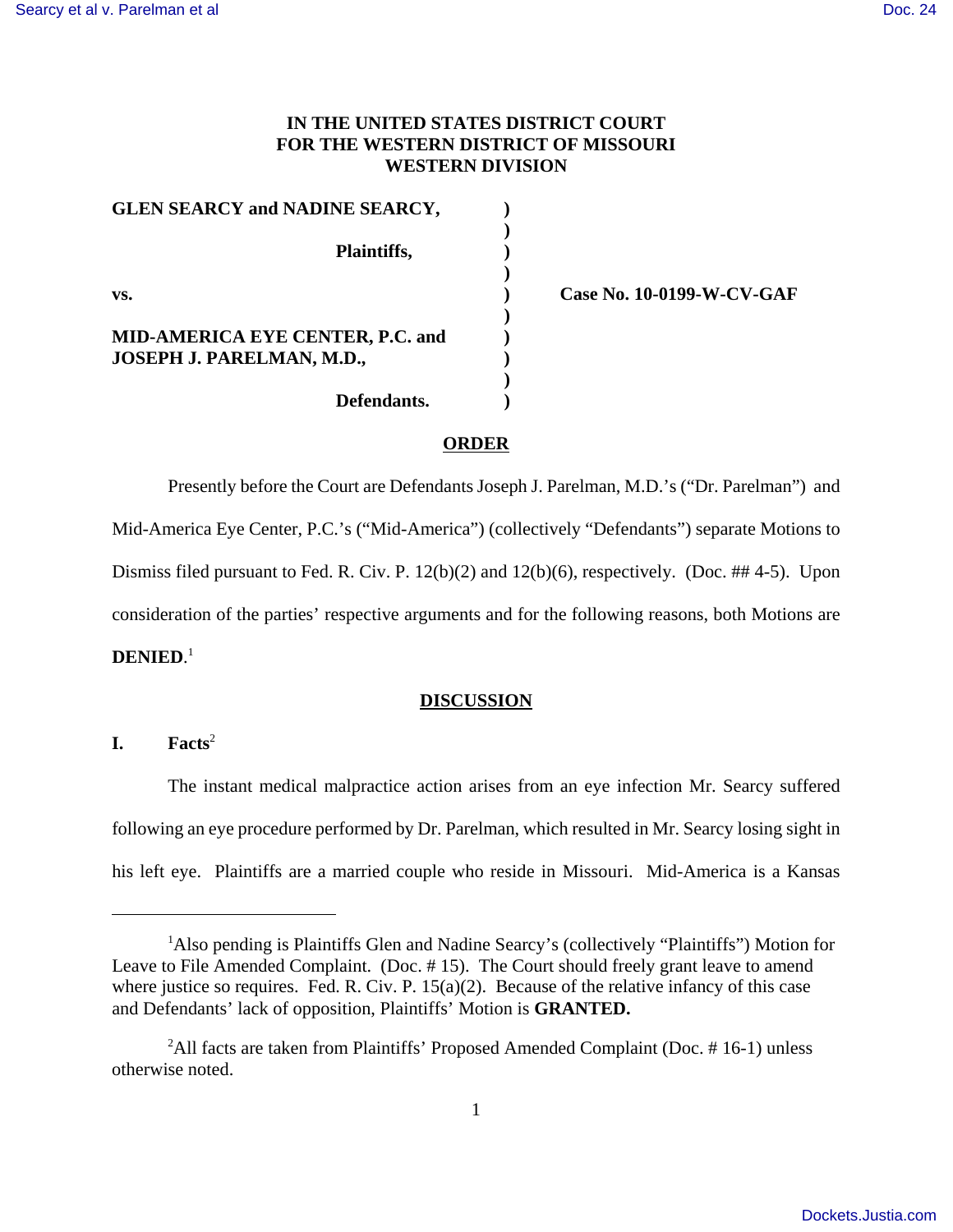corporation that transacts business in both Missouri and Kansas. Dr. Parelman is a Kansas resident who transacts business in Missouri and Kansas, uses Missouri and Kansas real estate for business purposes, provides treatment to patients in Missouri and Kansas, and has previously initiated a legal action before a Missouri court. At all relevant times, Dr. Parelman was an employee of Mid-America and was allegedly acting within the course and scope of his employment when performing the procedure on Mr. Searcy. Both Dr. Parelman and Mid-America are qualified for coverage under Kansas's Health Care Stabilization Fund. (Noll Aff., ¶¶ 2-3).

On January 17, 2008, Dr. Parelman performed a procedure known as EDTA chelation to treat Mr. Searcy's left eye for a condition diagnosed as calcific band keratopathy at Mid-America's Kansas location. Plaintiffs allege that, while preforming that procedure, Dr. Parelman dropped the lens he had prepared to place in Mr. Searcy's left eye. However, rather than obtain a new sterile lens, Plaintiffs allege Dr. Parelman instructed his assistant to rinse the dropped lens off and then proceeded to place the dropped lens in Mr. Searcy's left eye. Four days after the procedure, Mr. Searcy developed a serious infection in his left eye, which resulted in total loss of vision in this eye. Mrs. Searcy alleges that, as a result of Mr. Searcy's loss of eye sight, she was forced "to shoulder additional physical and emotional burden and responsibility of caring for her injured husband, household chores, maintenance and upkeep." Mrs. Searcy also alleges her marital relationship with Mr. Searcy was adversely affected due to the financial and emotional stress caused by the incident.

### **II. Legal Standards**

# *A. Rule 12(b)(2): Personal Jurisdiction*

An action may be dismissed if the district court lacks personal jurisdiction over the defendant. Fed. R. Civ. P. 12(b)(2). "A federal court may exercise jurisdiction 'over a foreign defendant only to the extent permitted by the forum state's long-arm statute and by the Due Process Clause of the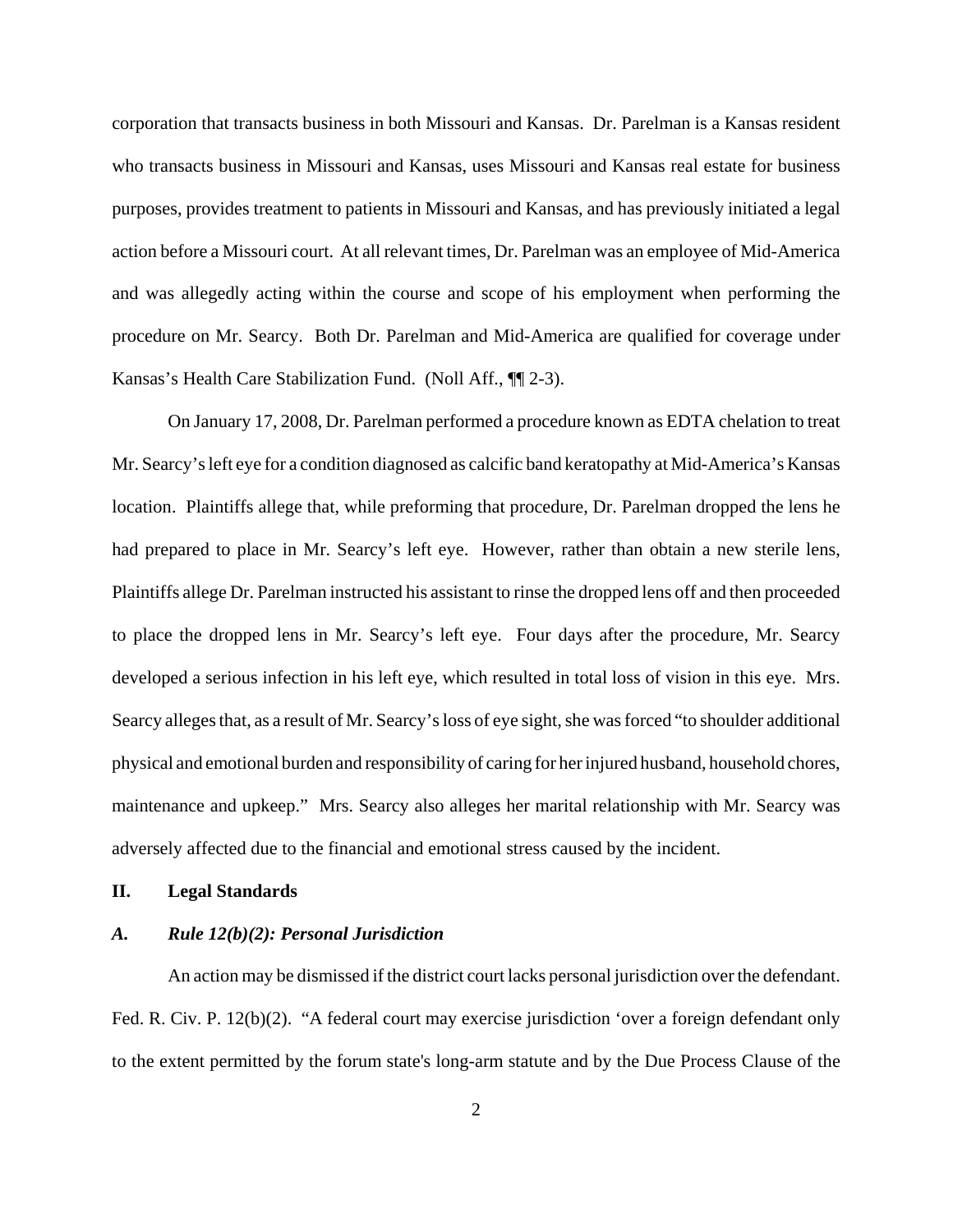Constitution.'" *Miller v. Nippon Carbon Co.*, 528 F.3d 1087, 1090 (8th Cir. 2008) (quoting *Dakota Indus., Inc. v. Ever Best Ltd.*, 28 F.3d 910, 915 (8th Cir. 1994)). The plaintiff bears the burden of proving facts supporting personal jurisdiction. *Id.* "The plaintiff's 'prima facie showing' must be tested, not by the pleadings alone, but by the affidavits and exhibits presented with the motions and opposition thereto." *Dever v. Hentzen Coatings, Inc.*, 380 F.3d 1070, 1072 (8th Cir. 2004) (quotations and citations omitted).

## *B. Rule 12(b)(6): Failure to State a Claim*

Pursuant to Rule 12(b)(6), a motion to dismiss may be granted if the complaint fails to state a claim upon which relief may be granted. When considering a motion to dismiss, the Court treats all well-pled facts as true and grants all reasonable inferences therefrom in favor of the non-moving party. *Westcott v. City of Omaha*, 901 F.2d 1486, 1488 (8th Cir. 1990). However, the Court is not required to accept the pleader's legal conclusions. *Id.* A complaint need not contain detailed factual allegations; however, a plaintiff must provide more than "labels and conclusions" or a "formulaic recitation" of the elements of the cause of action. *See Bell Atl. Corp. v. Twombly*, 550 U.S. 544, 555 (2007) (retiring the "no set of facts" language in *Conley v. Gibson*, 355 U.S. 41 (1967)). Factual allegations, when taken as true, must raise more than a speculative right to relief. *Id.* However, Plaintiff need only plead enough facts to "nudge[ his] claim across the line from conceivable to plausible." *Id.* at 570.

#### **III. Analysis**

# *A. Motion to Dismiss Dr. Parelman for Lack of Personal Jurisdiction*

For this Court to have jurisdiction over Dr. Parelman, two standards must first be met: (1) Missouri's long-arm statute; and (2) the Due Process Clause of the Constitution. *Morris v. Barkbuster, Inc.*, 923 F.2d 1277, 1280 (8th Cir. 1991). Each test is addressed here, in turn.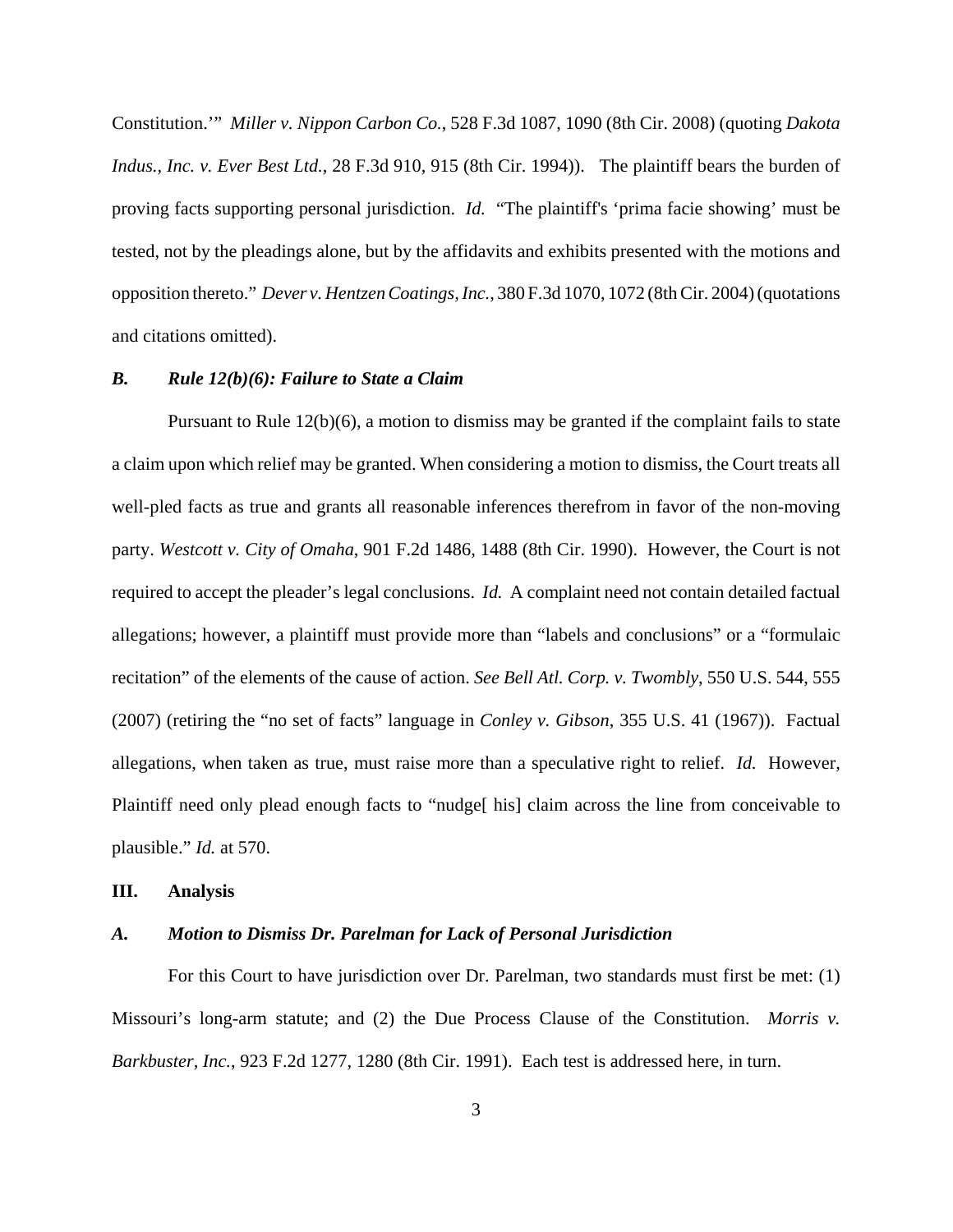## *1. Missouri's Long-Arm Statute*

Pursuant to the Missouri long-arm statute,

Any person or firm, whether or not a citizen or resident of this state, or any corporation, who in person or through an agent does any of the acts enumerated in this section, thereby submits such person, firm, or corporation, and, if an individual, his personal representative, to the jurisdiction of the courts of this state as to any cause of action arising from the doing of any of such acts:

(1) The transaction of any business within this state;

(2) The making of any contract within this state;

(3) The commission of a tortious act within this state;

(4) The ownership, use, or possession of any real estate situated in this state;

(5) The contracting to insure any person, property or risk located within this state at the time of contracting;

(6) Engaging in an act of sexual intercourse within this state with the mother of a child on or near the probable period of conception of that child.

Mo. Rev. Stat. § 506.500.1. The Missouri long-arm statute has been construed to confer jurisdiction to the fullest extent permitted by the Due Process clause. *Bryant v. Smith Interior Design Group, Inc.*, – S.W.3d –, 2010 WL 797003, at \*3 (Mo. Mar. 9, 2010) (en banc). Extra-territorial tortious acts that yield consequences in Missouri are subsumed under the tortious act section of the long-arm statute. *Id.* (citing *Longshore v. Norville*, 93 S.W.3d 746, 752 (Mo. Ct. App. 2002); *Schwartz & Assocs. v.*

*Elite Line, Inc.*, 751 F. Supp. 1366, 1369 (E.D. Mo. 1990)).

Here, Plaintiffs allege that Mr. Searcy suffered from his eye infection in Missouri, which arose out of Dr. Parelman's conduct in Kansas. Because these allegations demonstrate Dr. Parelman's acts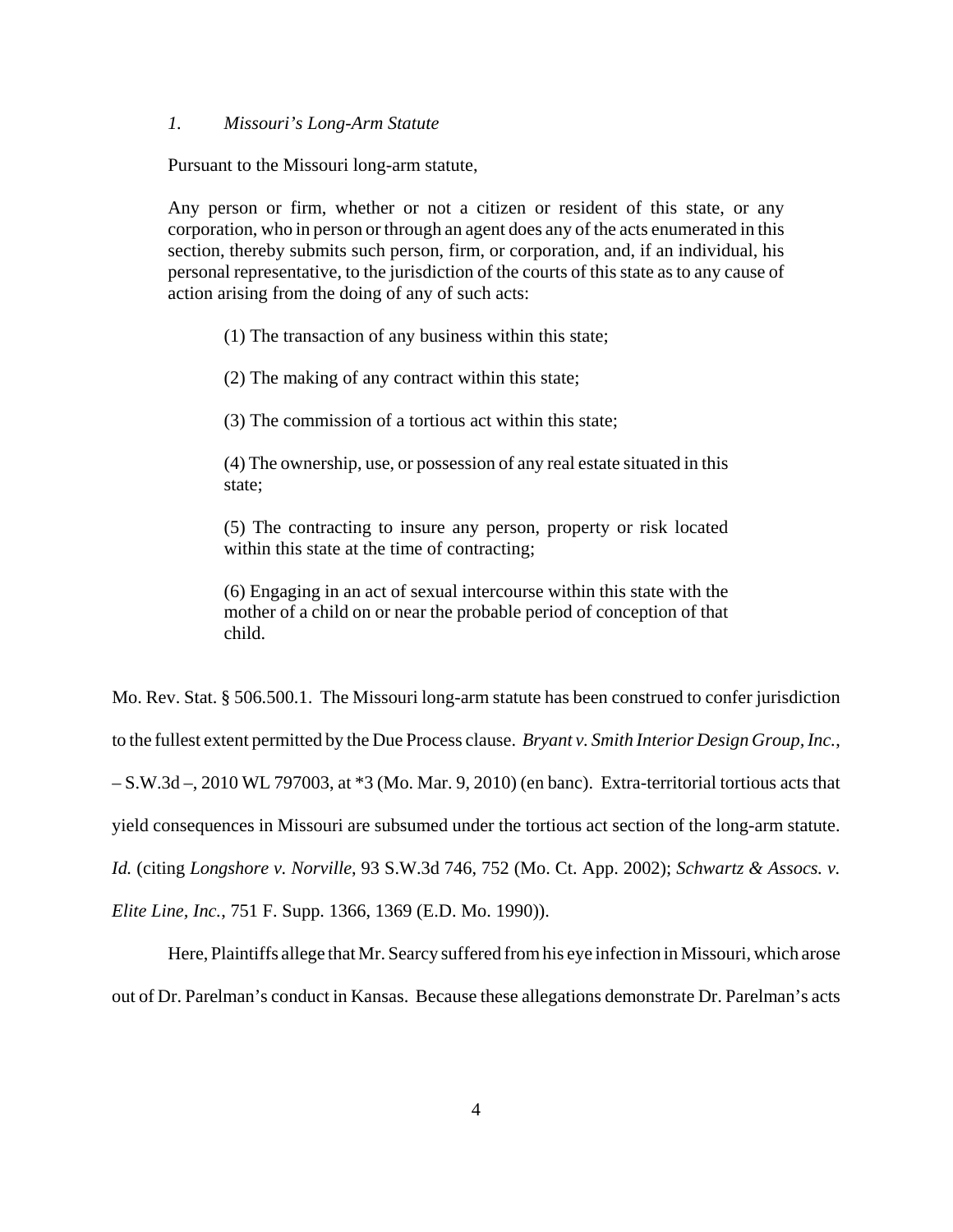produced consequences in Missouri, they are sufficient to place him within the reach of Missouri's long-arm statute.

# *2. Due Process Clause*

"The Due Process Clause requires that 'minimum contacts' exist between the nonresident defendant and the forum state before the court can exercise jurisdiction over the defendant." *Miller*, 528 F.3d at 1090*.* "Sufficient contacts exist when the defendant's conduct and connection with the forum state are such that he should reasonably anticipate being haled into court there, and when maintenance of the suit does not offend traditional notions of fair play and substantial justice." *Bell Paper Box, Inc. v. U.S. Kids, Inc.*, 22 F.3d 816, 818 (8th Cir. 1994) (quoting *Soo Line R.R. Co. v. Hawker Siddeley Canada, Inc.*, 950 F.2d 526, 528 (8th Cir. 1991)). "In assessing the defendant's reasonable anticipation, there must be some act by which the defendant purposefully avails itself of the privilege of conducting activities within the forum State, thus invoking the benefits and protections of its laws." *Id.* at 818-19.

The Eighth Circuit has adopted a five-part test for measuring minimum contacts: (1) the nature and quality of the contacts with the forum state; (2) the quantity of those contacts; (3) the relation of the cause of action to the contacts; (4) the interest of the forum state in providing a forum for its residents; and (5) the convenience of the parties. *Miller*, 528 F.3d at 1091 (quotation and citations omitted). When addressing the third factor, courts distinguish between specific jurisdiction and general jurisdiction. *Id.* "General jurisdiction exists where the contacts between the defendant and the forum state are 'continuous and systematic' even if there is no relationship between the contacts and the cause of action." *Johnson v. Woodcock*, 444 F.3d 953, 956 (8th Cir. 2006) (citing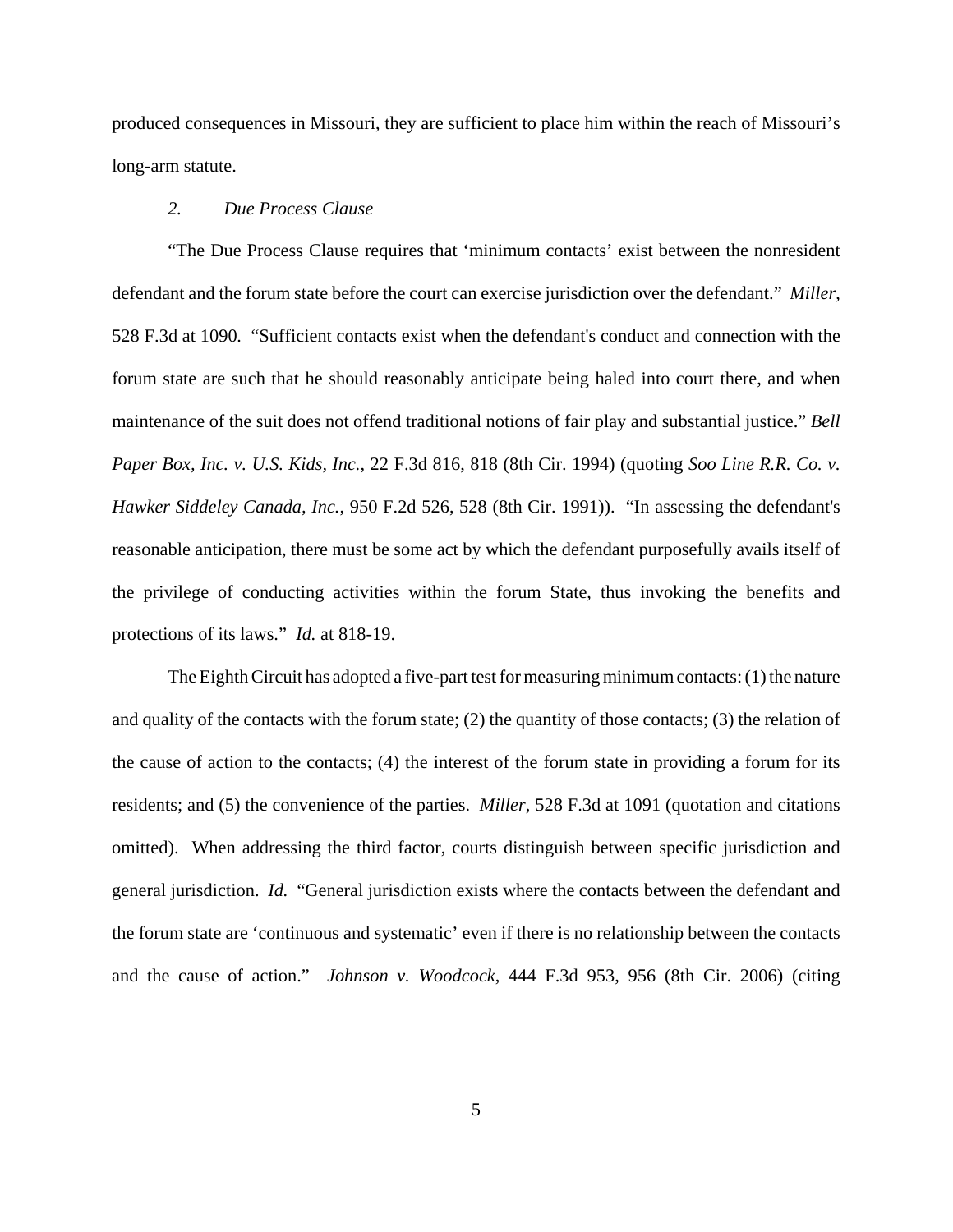*Helicopteros Nacionales de Colombia, S.A. v. Hall*, 466 U.S. 408, 145 (1984)). In this case, the Court has general jurisdiction over Dr. Parelman.<sup>3</sup>

Plaintiffs' Amended Complaint makes allegations that, if true, Dr. Parelman's contacts with Missouri are significant, continuous, and systematic. Plaintiffs allege Dr. Parelman conducts business in Missouri, uses Missouri real estate for this business, and provides medical treatment to patients at Missouri hospitals. (Am. Complaint,  $\P$  5; Doc.  $\#$  17 Exs. A-E). Additionally, he has previously initiated at least one lawsuit in a Missouri court. (Doc. # 17, Ex. K). These contacts directly affect the commerce and residents of Missouri and, therefore, are of such a nature, quality, and quantity that Dr. Parelman should reasonably anticipate being haled into a Missouri court.

Further, Missouri has an interest in providing a forum for lawsuits alleging its residents have been injured as a result of a medical procedure. *See Missouri ex rel. Specialized Transp., Inc. v. Dowd*, 265 S.W.3d 858, 862 (Mo. Ct. App. 2008). Finally, because this Court sits in Kansas City, Missouri, which lies on the Missouri-Kansas border, and Dr. Parelman lives in a town just across the state line, he will not be substantially inconvenienced by defending himself in this jurisdiction. *See World-Wide Volkswagen Corp. v. Woodson*, 444 U.S. 286, 301 n.1 (1980) ("[A] courtroom just across the state line from a defendant may often be far more convenient for the defendant than a courtroom in a distant corner of his own State.").

Finding that both Missouri's long-arm statute and the minimum contacts test have been satisfied, personal jurisdiction over Dr. Parelman exists in this Court. Accordingly, his Motion to Dismiss for Lack of Personal Jurisdiction is **DENIED.**

### *B. Motion to Dismiss Mid-America for Failure to State a Claim*

<sup>&</sup>lt;sup>3</sup>The Court need not address whether it has specific jurisdiction over Dr. Parelman because general jurisdiction exists.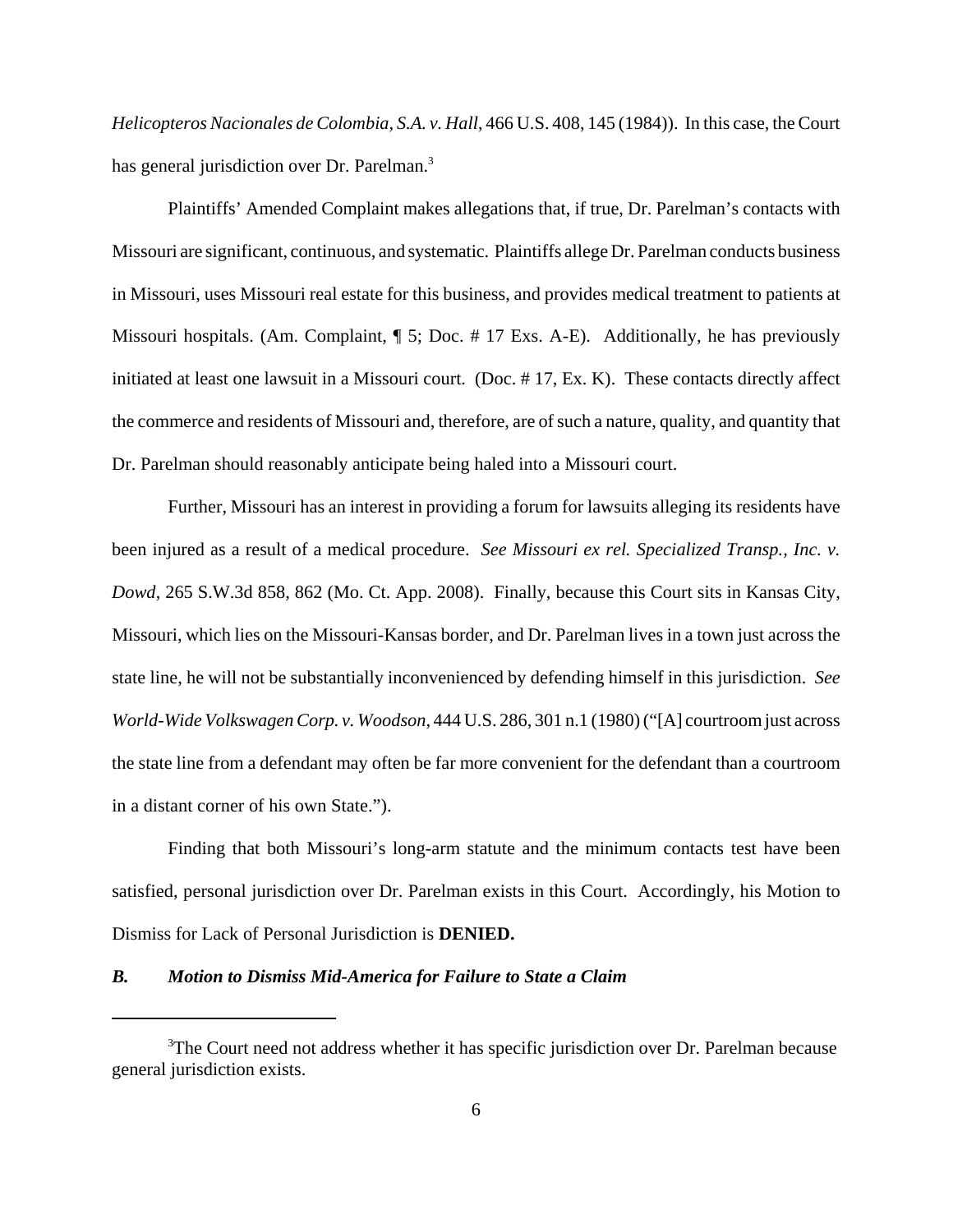Plaintiffs allege Mid-America is vicariously liable for Dr. Parelman's conduct that caused Mr. Searcy's eye infection. Mid-America argues Kansas law should apply to Plaintiffs' claims while Plaintiffs contend Missouri law is applicable. Under Kansas law,

A health care provider who is qualified for coverage under the [Health Care Stabilization Fund] shall have no vicarious liability or responsibility for any injury or death arising out of the rendering of or the failure to render professional services inside or outside this state by any other health care provider who is also qualified for coverage under the fund.

Kan. Stat. Ann. § 40-3403(h) (2010). Because both Mid-America and Dr. Parelman are qualified for coverage under Kansas's Health Care Stabilization Fund, under Kansas law, Plaintiffs are barred from recovering from Mid-America under a vicarious liability theory, even if Dr. Parelman is ultimately found negligent. *Glassman v. Costello*, 986 P.2d 1050, 1060 (Kan. 1999). On the other hand, Missouri law would allow recovery from Mid-America. *See* Mo. Rev. Stat. § 538.210 (2005).

Federal courts sitting in diversity apply the forum state's choice-of-law rules. *Cicle v. Chase Bank USA*, 583 F.3d 549, 553 (8th Cir. 2009). Missouri courts apply the "most significant relationship" test for tort claims. *Wolfley v. Solectron USA, Inc.*, 541 F.3d 819, 823 (8th Cir. 2008). "Under this test, the identity of the state having the most significant relationship will depend upon the nature of the cause of action and upon the particular legal issue in dispute." *Dorman v. Emerson Elec. Co.*, 23 F.3d 1354, 1358 (8th Cir.1994).

When applying the most significant relationship test, courts examine the following contacts: (1) the place where the injury occurred; (2) the place where the conduct causing the injury occurred; (3) the domicile, residence, nationality, place of incorporation, and place of business of the parties; and (4) the place where the relationship between the parties is centered. *Goede v. Aeroject Gen. Corp.*, 143 S.W.3d 14, 24-25, n.6 (Mo. Ct. App. 2004) (quoting Restatement (Second) of Conflict of Laws § 145 (2009)). For personal injury actions, a presumption exists that the state with the most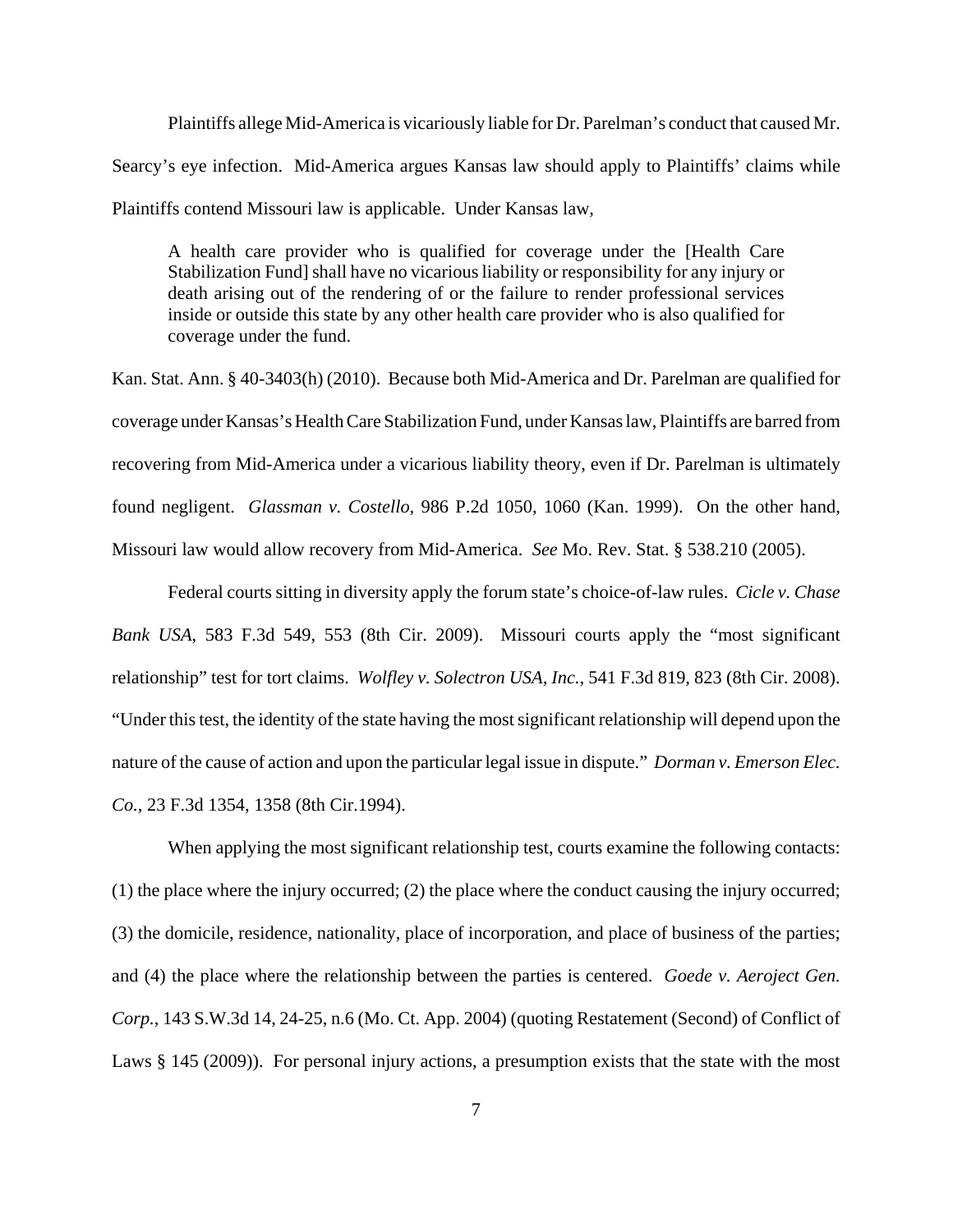significant relationship is the state where the injury occurred, unless another state has an overriding interest based on the factors articulated in Section 6 of the Restatement (Second) of Conflict of Laws. *Wolfley*, 541 F.3d at 823. *See also* Restatement (Second) of Conflict of Laws § 146 (2009). These factors are:

(a) the needs of the interstate and international systems,

(b) the relevant policies of the forum,

(c) the relevant policies of other interested states and the relative interests of those states in the determination of the particular issue,

(d) the protection of justified expectations,

(e) the basic policies underlying the particular field of law,

(f) certainty, predictability and uniformity of result, and

(g) ease in the determination and application of the law to be applied.

Restatement (Second) of Conflict of Laws § 6(2).

The "place where the injury occurred" is considered to be "the place where the force set in motion by the actor *first takes effect on the person*." *Natalini v. Little*, 185 S.W.3d 239, 248 (Mo. Ct. App. 2006) (emphasis in original). While the conduct causing Mr. Searcy's eye infection undisputedly occurred in Kansas, it appears the eye infection first effected him in Missouri. Thus, absent an overriding interest from Kansas, Missouri law will apply. *Wolfley*, 541 F.3d at 823.

As previously stated, Kansas law precludes a health care provider from being vicariously liable for another health care provider, provided both are covered by the Health Care Stabilization Fund. Kan. Stat. Ann. § 40-3403(h). The Kansas legislature enacted Section 40-3403(h) "in an attempt to reduce the cost of medical malpractice insurance by eliminating duplicative and arguably unnecessary coverage." William E. Westerbeke & Stephen R. McAllister, *Survey of Kansas Tort*